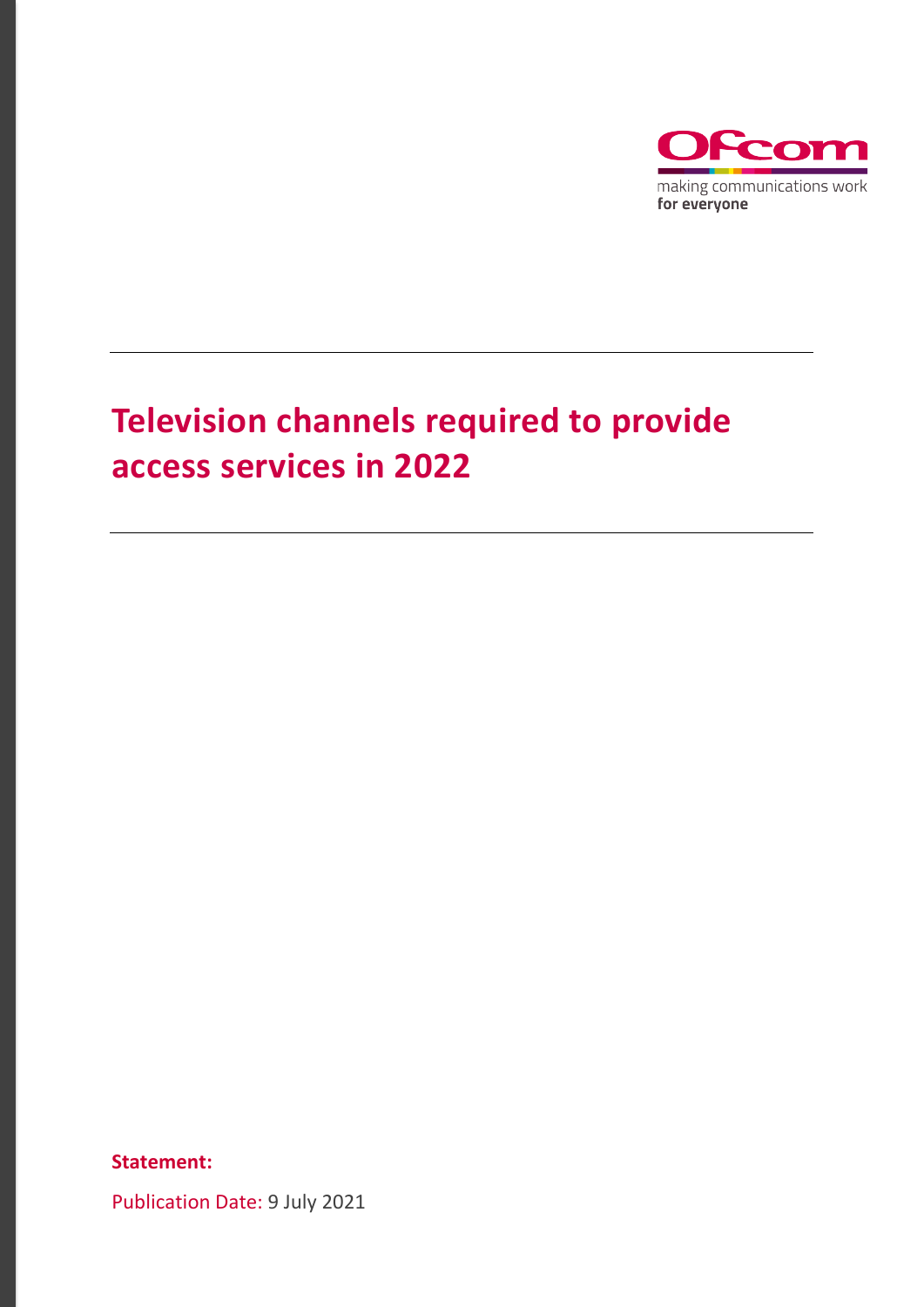## About this document

This document explains which TV channels licensed by Ofcom are required to provide access services (subtitles, signing and audio description) on a proportion of their programming in 2022.

Access services are intended to help people with sensory impairments to understand and enjoy TV programmes. In 2022, 90 channels will be required to provide access services.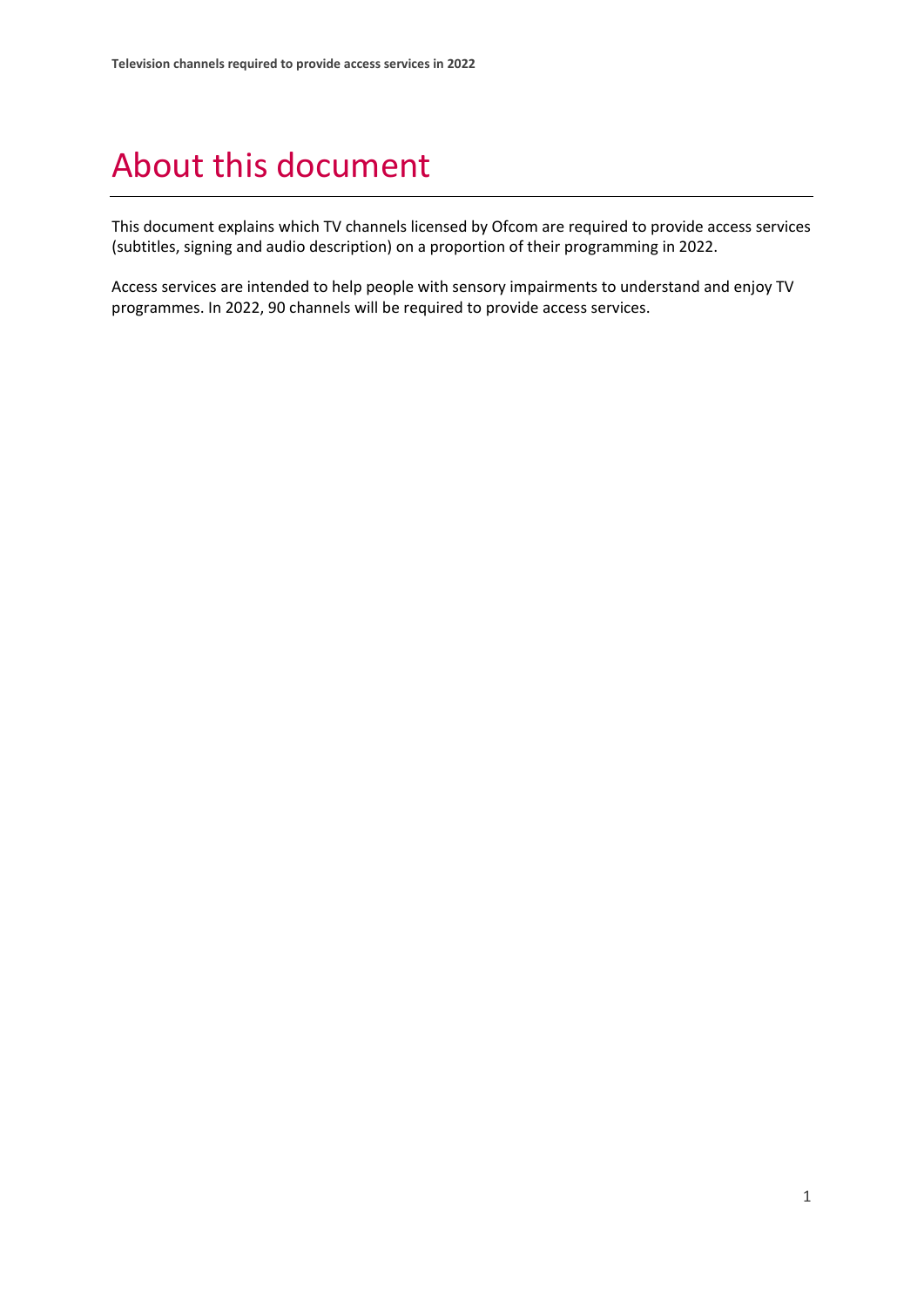### 1. Statement

- 1.1 The Communications Act 2003 ("the Act") required Ofcom to publish a code setting out the obligations of television channels licensed in the UK to provide television access services. Following consultation, Ofcom published the Ofcom Code on Television Access Services ("the Code") in July 2004, together with an explanatory statement setting out the channels that would be required to provide such services in the following year. A copy of the current version of the Code, incorporating amendments made since the Code was first published, can be found at [https://www.ofcom.org.uk/\\_\\_data/assets/pdf\\_file/0035/179954/tv](https://www.ofcom.org.uk/__data/assets/pdf_file/0035/179954/tv-access-services-code.pdf)[access-services-code.pdf.](https://www.ofcom.org.uk/__data/assets/pdf_file/0035/179954/tv-access-services-code.pdf)
- 1.2 The Code also provides for a mid-year review of the audience share and revenues of UKlicensed television channels, based on data for the previous year. The purposes of the review are to establish whether, in the next calendar year, channels should be:
	- a) required to provide television access services;
	- b) required to meet a different level of provision; or
	- c) excluded from the requirement to provide television access services.
- 1.3 The statutory targets for broadcasters are expressed as percentages of the service. They rise from a low level to the ten-year targets prescribed by the Act, that is 80% for subtitling, 5% for signing and 10% for audio description. In the case of Channel 3 services (ITV, STV and UTV) and Channel 4, the relevant target for subtitling is 90% and for BBC channels (excluding BBC Parliament which is exempted on audience share grounds) it is 100%[1.](#page-2-0)
- 1.4 Ofcom has used the cost of providing access services to calculate three levels of provision that we apply to relevant channels:
	- a) Level One equates to the full current annual targets for subtitling, signing and audio description, as well as any alternative requirements;
	- b) Level Two equates to 66% of the current annual target for subtitling, as well as 100% of the targets for signing and audio description, and any alternative requirements; and
	- c) Level Three equates to 33% of the current annual target for subtitling, as well as 100% of the targets for signing and audio description and any alternative requirements.
- 1.5 Data collected from broadcasters in early 2021 was used by Ofcom to estimate the costs incurred for the provision of access services. This helps assess whether broadcasters can afford to meet their obligations, by spending no more than 1% of their relevant turnover.

<span id="page-2-0"></span><sup>&</sup>lt;sup>1</sup> Under the BBC Charter and Agreement, Ofcom has specific duties relating to access services on BBC television and on demand services.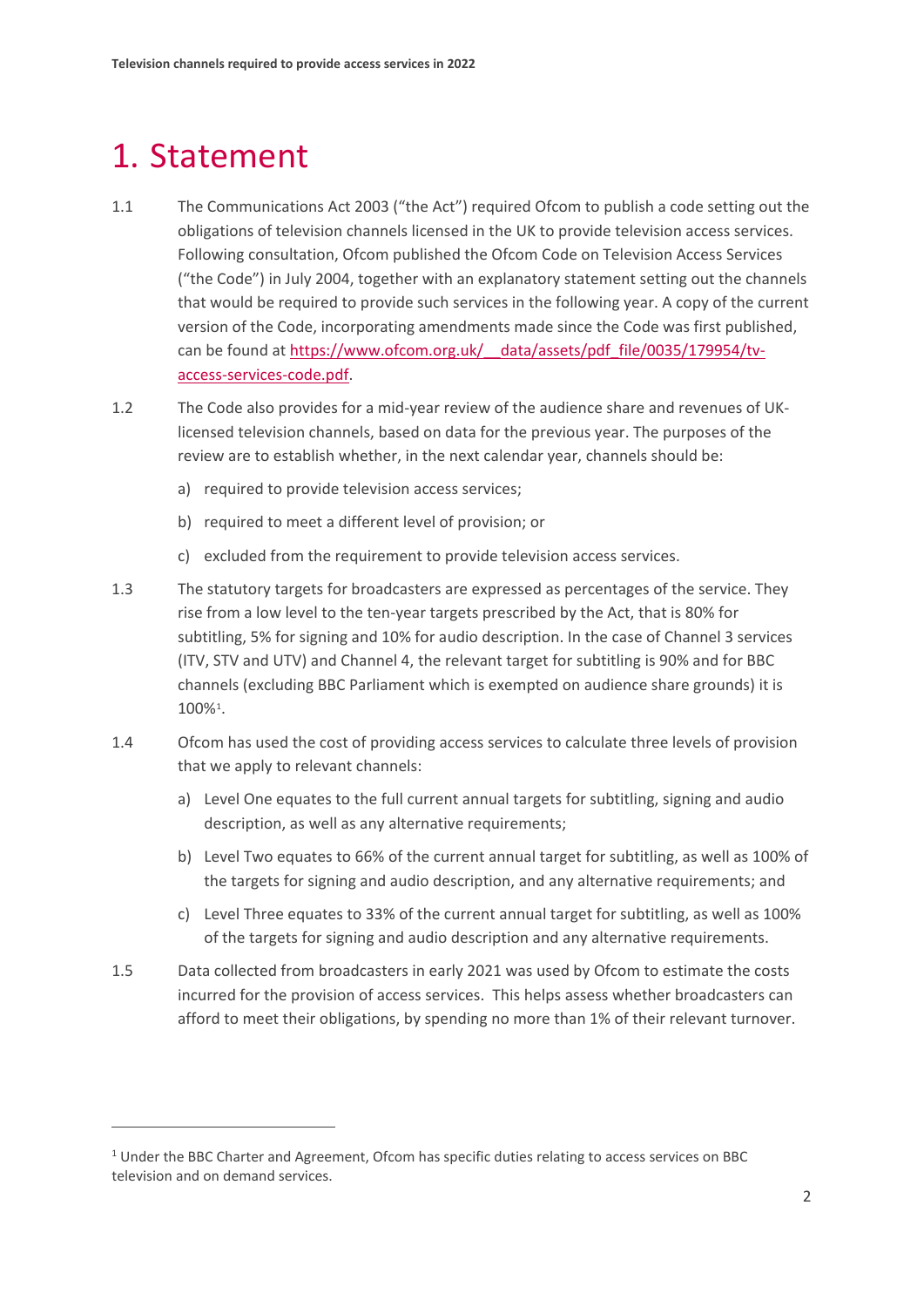### **Domestic TV Services**

- 1.6 The list of domestic channels required to provide access services in 2022 is at Annex 1. In brief:
	- a) 90 channels will be required to provide television access services in 2022;
	- b) 75 channels will be required to provide access services at Level One during 2022 and 15 channels will be required to provide access services at Level Two. No channels will be required to provide access services at Level Three. Subtitling targets are now the highest required under the Code (80%) for most channels, with audio description at the maximum level of 10% for most; and
	- c) over 50 time-shifted services (e.g. ITV2 + 1) and simulcast HD services (e.g. Channel 4 HD) are also required to provide access services.
- 1.7 The statutory target for audio description is 10% from the tenth anniversary of the relevant launch date (normally the date on which a channel started broadcasting). Four broadcasters – the BBC, ITV, Channel 4 and Sky – have committed to audio describing at least 20% of their content on their channels.
- 1.8 Finally, the statutory target for sign-interpreted programming is 5% from the tenth anniversary of the relevant date. Channels with a smaller audience share (i.e. an audience share between the audience share and signing thresholds set out in Annex 1 of the Access Services Code) are excluded from the requirement to provide sign interpreted programming. Instead they are required to either:
	- a) provide a minimum amount of sign-presented programming between 7am and 11pm every month, subject to the targets shown in Table A below; or
	- b) pay a minimum annual contribution towards alternative signing arrangements approved by Ofcom as also set out in Table A.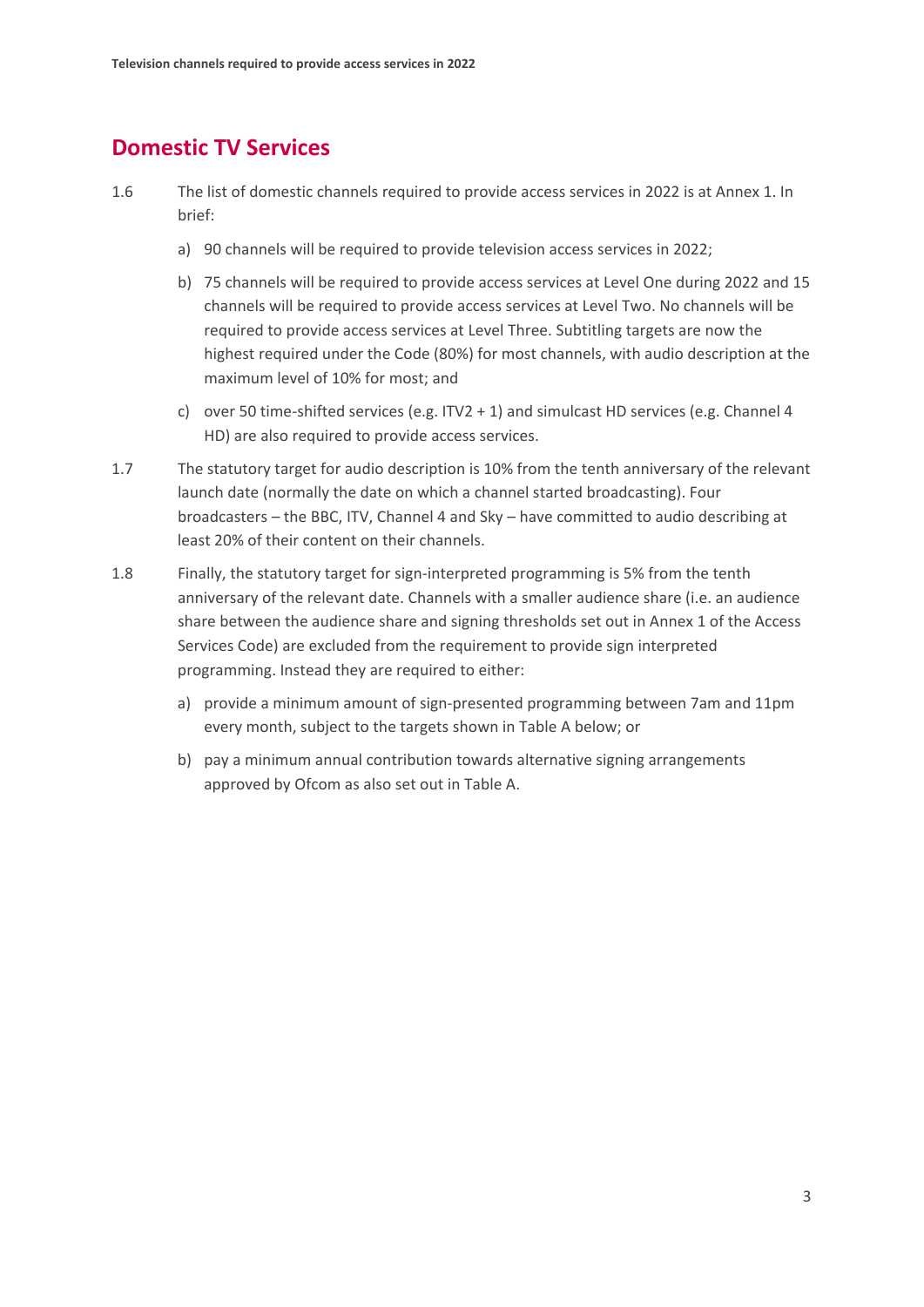|                       | Signing obligations for channels with smaller audience shares<br>(These channels should show at least the amount of sign-presented<br>content set out below unless Ofcom has approved alternative<br>arrangements) |                                                  |  |
|-----------------------|--------------------------------------------------------------------------------------------------------------------------------------------------------------------------------------------------------------------|--------------------------------------------------|--|
| <b>Anniversary of</b> | <b>Sign-presented content</b>                                                                                                                                                                                      | <b>Minimum annual contribution</b>               |  |
| relevant date         | (monthly)                                                                                                                                                                                                          | towards alternative<br>arrangements <sup>2</sup> |  |
| <b>First</b>          | 30 minutes                                                                                                                                                                                                         | £26,702                                          |  |
| <b>Second</b>         | 30 minutes                                                                                                                                                                                                         | £26,702                                          |  |
| <b>Third</b>          | 30 minutes                                                                                                                                                                                                         | £26,702                                          |  |
| Fourth                | 30 minutes                                                                                                                                                                                                         | £26,702                                          |  |
| <b>Fifth</b>          | 45 minutes                                                                                                                                                                                                         | £40,109                                          |  |
| <b>Sixth</b>          | 45 minutes                                                                                                                                                                                                         | £40,109                                          |  |
| <b>Seventh</b>        | 60 minutes                                                                                                                                                                                                         | £53,515                                          |  |
| <b>Eighth</b>         | 60 minutes                                                                                                                                                                                                         | £53,515                                          |  |
| <b>Ninth</b>          | 60 minutes                                                                                                                                                                                                         | £53,515                                          |  |
| <b>Tenth</b>          | 75 minutes                                                                                                                                                                                                         | £66,920                                          |  |

#### **Table A: Signing obligations for channels with smaller audience shares**

#### **Non-domestic TV Services**

1.9 In 2020, 18 channels broadcasting in other European countries ('non-domestic channels'), were required to provide access services. These channels broadcast to Denmark, Republic of Ireland and Sweden. However, following the end of the Brexit transition period, an Ofcom licence can no longer be used to broadcast a service to these countries.

<span id="page-4-0"></span><sup>&</sup>lt;sup>2</sup> Ofcom has adjusted these figures to reflect the Consumer Price Index in 2020 being recorded at 1% [\(https://www.ons.gov.uk/economy/inflationandpriceindices/timeseries/d7g7/mm23\)](https://www.ons.gov.uk/economy/inflationandpriceindices/timeseries/d7g7/mm23). We will again review and, if necessary, update the minimum contribution levels when we publish the annual list of channels required to provide television access services in 2023.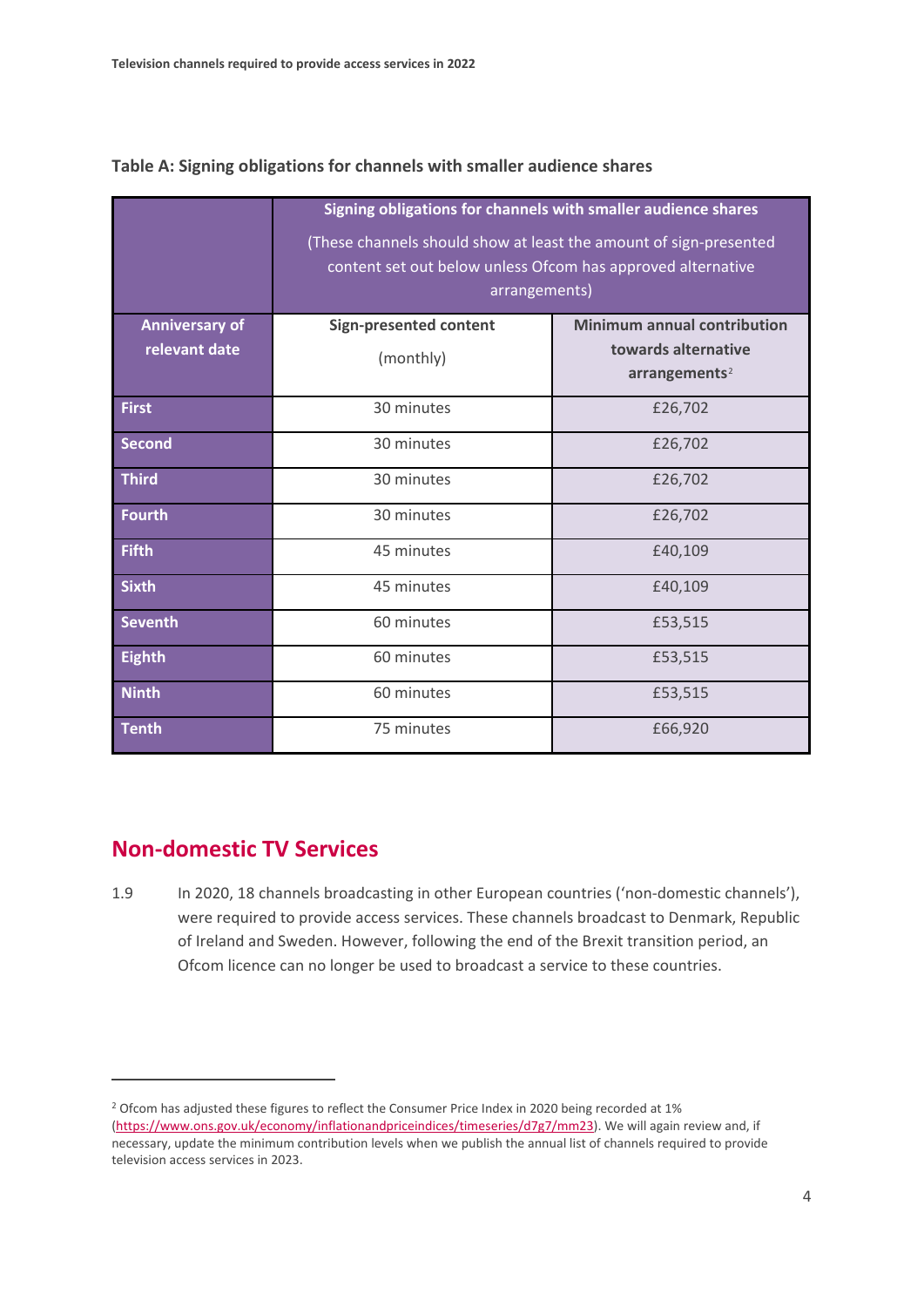1.10 Ofcom assessed whether any non-domestic channels currently licensed by Ofcom met the criteria to be given a requirement to provide access services, but they did not. Therefore, no non-domestic TV services will have a requirement to provide access services in 2022.